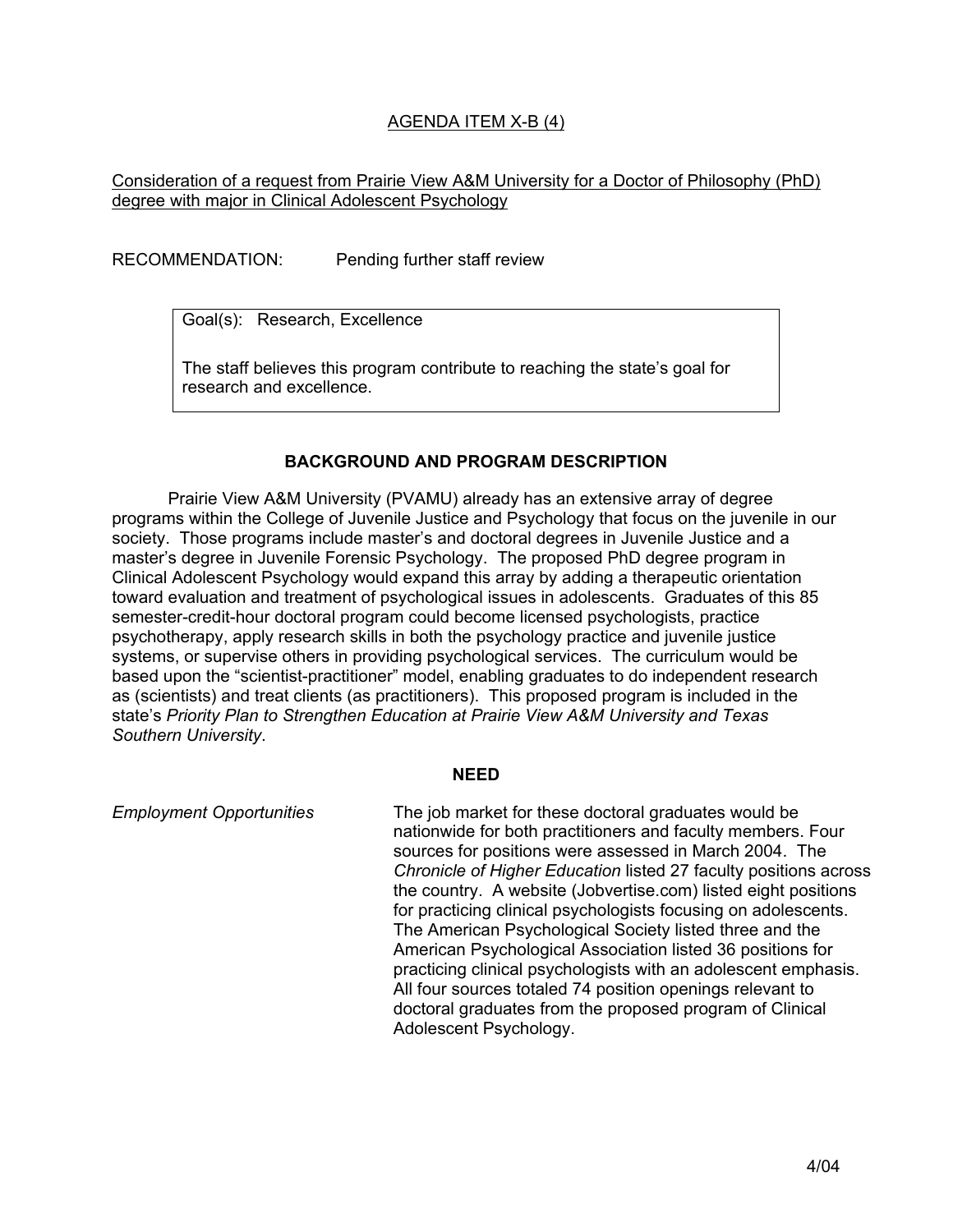AGENDA ITEM X-B (4) Page 2

| <b>Projected Enrollment</b>                            | PVAMU expects to enroll ten students each year, resulting in a<br>total enrollment of 34 by year four (and remaining stable).                                                                                                                                                                                                                                                                                                                                                                                                              |
|--------------------------------------------------------|--------------------------------------------------------------------------------------------------------------------------------------------------------------------------------------------------------------------------------------------------------------------------------------------------------------------------------------------------------------------------------------------------------------------------------------------------------------------------------------------------------------------------------------------|
| <b>Existing State Programs</b>                         | There are five public universities (and one private) in Texas<br>that offered doctorates in Clinical Psychology. The closest is<br>offered at The University of Houston. Those public university<br>programs have produced a total of 128 graduates in the past<br>five years. None focus on Clinical Adolescent Psychology.                                                                                                                                                                                                               |
| <b>QUALITY AND RESOURCES</b>                           |                                                                                                                                                                                                                                                                                                                                                                                                                                                                                                                                            |
| Faculty                                                | Two full-time faculty members would teach courses in the<br>proposed program. Additionally, the head of the Psychology<br>Department would teach selected courses. PVAMU would hire<br>four new full-time faculty members (two in year one and two in<br>year two) at the associate- or full-professor level. (\$1,820,000<br>over five years)                                                                                                                                                                                             |
| <b>Other Personnel</b>                                 | Ten half-time graduate assistantships would be required to<br>start the program, growing to 18 at maximum enrollment.<br>(\$1,749,306 for five years)                                                                                                                                                                                                                                                                                                                                                                                      |
| Facilities, Equipment, and<br><b>Library Resources</b> | Current facilities are adequate to begin the program. A new<br>68,000 square foot Juvenile Justice and Psychology building<br>will be available in fall 2005. This new building could provide<br>space for faculty, graduate assistants, classrooms,<br>administrators, and a psychology clinic. Planned equipment<br>purchases of \$26,500 would be scheduled over five years.<br>Library resources would require an additional \$150,000 over<br>five years to expand collections of materials associated with<br>adolescent psychology. |
| <b>Supplies and Materials</b>                          | Supplies and materials are expected to cost \$10,000 per year.<br>(\$50,000 for years one to five)                                                                                                                                                                                                                                                                                                                                                                                                                                         |
| Accreditation                                          | PVAMU intends to seek accreditation by the American<br>Psychological Association for the proposed PhD.                                                                                                                                                                                                                                                                                                                                                                                                                                     |
| <b>Educator Certification Program</b>                  | Rated "accredited" by State Board for Educator Certification.                                                                                                                                                                                                                                                                                                                                                                                                                                                                              |